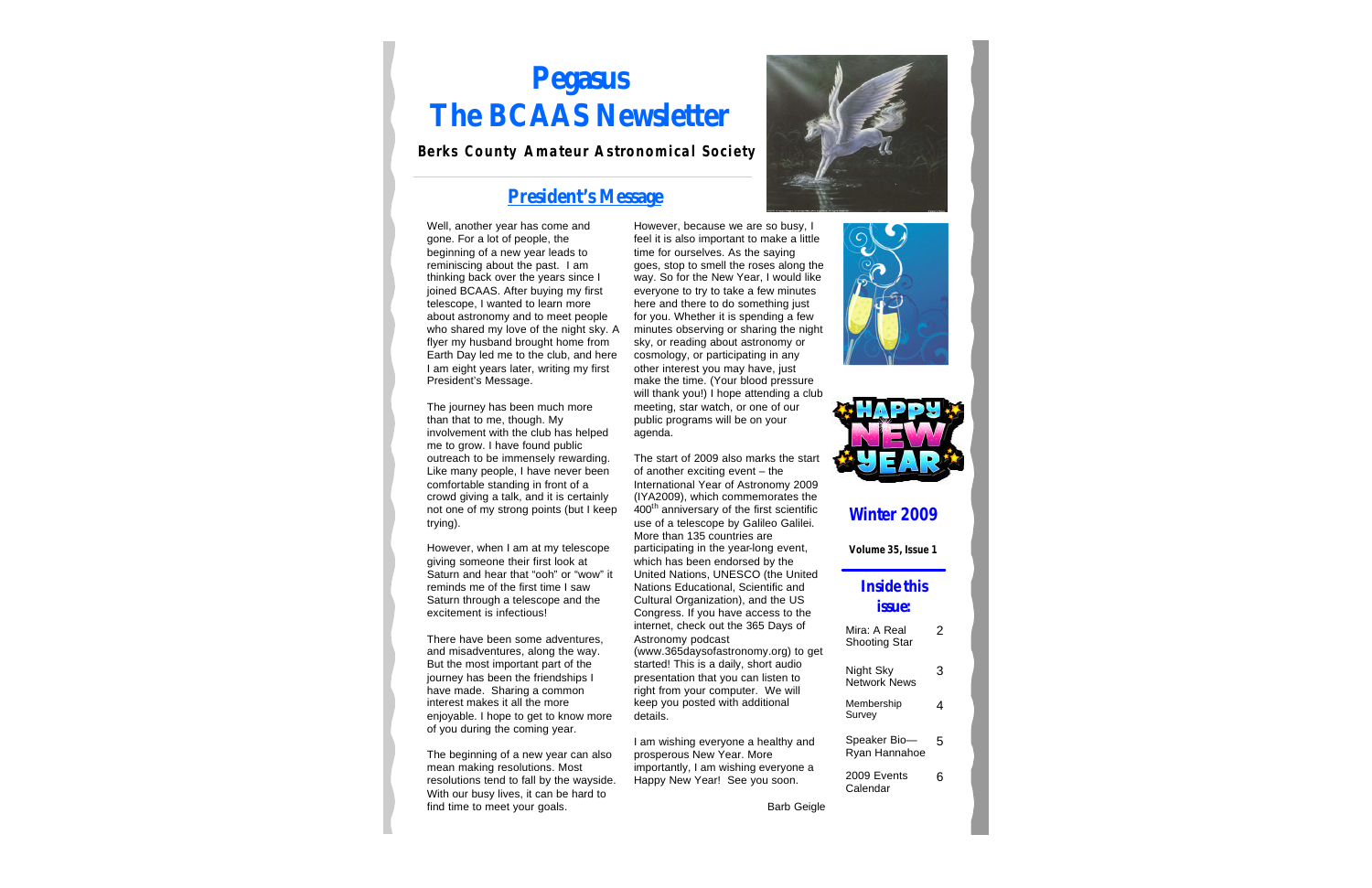### **Mira: A Real Shooting Star from NASA Space Place**

Jet planes are really fast. They leave long, skinny clouds across the sky like fat chalk lines. These "clouds" are called contrails. Contrails form from the jet engines' exhaust. The exhaust contains water, which quickly freezes into sparkling ice crystals trailing behind the plane.

Well, scientists were surprised to discover recently that a really fast star can leave a sort of contrail too. Mira (MY-rah) is a star that scientists have studied for 400 years. But NASA's Galaxy Evolution Explorer telescope captured a very surprising

image of Mira. It showed for the first time that Mira has a long tail of dust and gas—13 light-years long! That is 20,000 times longer than the average distance from the Sun to Pluto!

A star's life has a beginning, middle, and end, just like ours. Only a star's life is much, much longer. Mira is a red giant star near the end of its life. It is blowing off much of its mass in the form of gas and dust. It has already flung out enough material to construct at least 3,000 Earth-sized planets!

Mira is moving at 291,000 miles per hour! This is much faster than the other stars in our part of the Milky Way galaxy. This speed and the huge amount of material coming off Mira have created its contrail-like tail.

Now the light our eyes can see is only a teensy part of all the light that exists. Mira's tail is visible only in ultraviolet light, which our eyes cannot see. But the Galaxy Evolution Explorer can. The Explorer is a space telescope whose job is to survey the universe in ultraviolet light. As you can see from Mira, this special telescope is helping scientists make new discoveries about the universe.

*Mira, with its 13-lightyear-long tail, zips through the galaxy at 291,000 miles per hour! This image was made from several Galaxy Evolution Explorer images put together like a mosaic.*

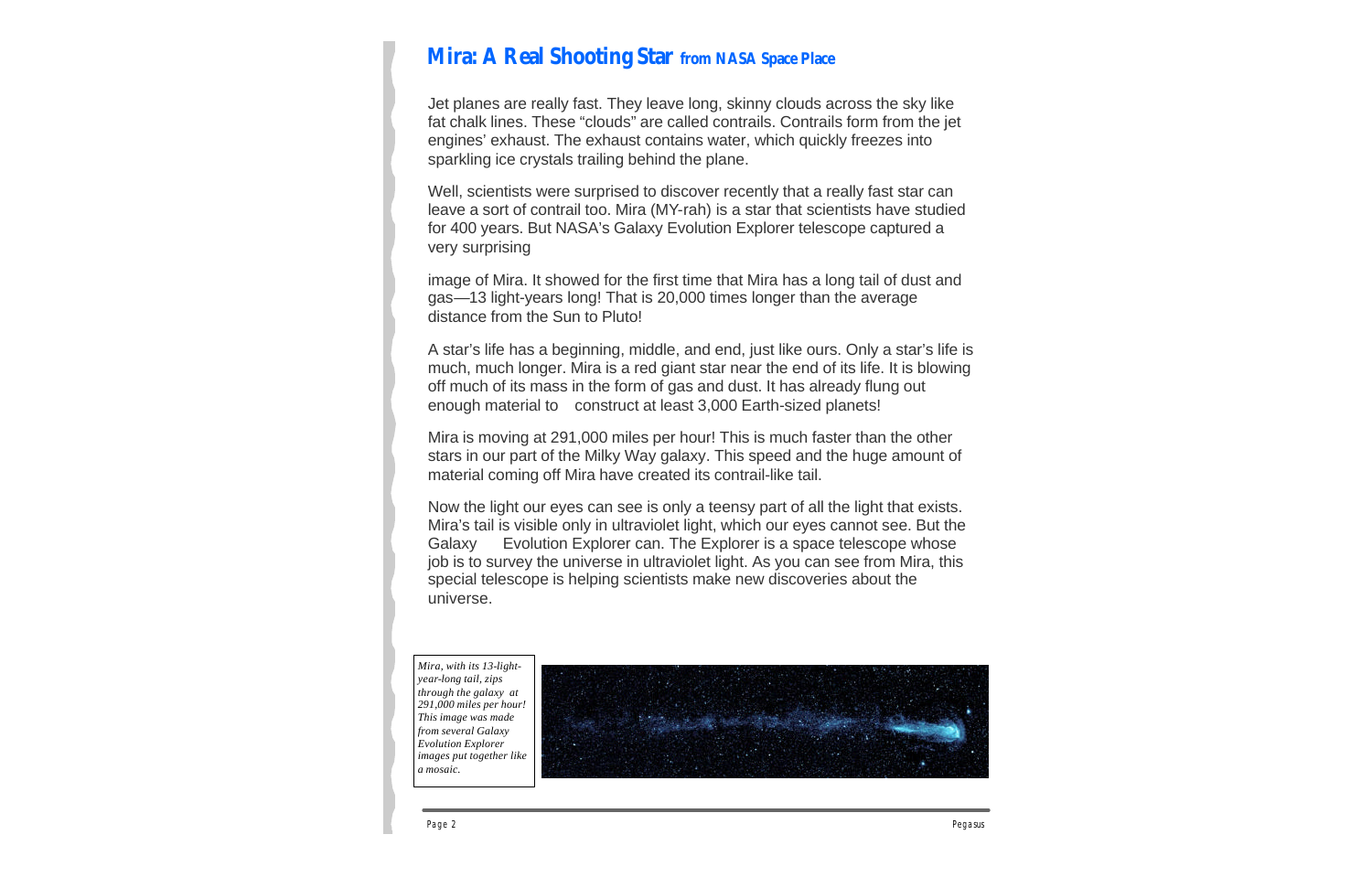# **Night Sky Network News Submitted By Barb Geigle**

**Thursday, January 15th** is just around the corner. Get ready for the Telecon!

We want you to enjoy our exciting IYA 2009 telecon series given by Dr. Mark Showalter a SETI Institute planetary astronomer. Dr. Showalter will speak about our Solar System.

Join the Teleconference on Thursday, January 15th at 6:00 pm PT (9:00 pm Eastern).

Dr. Showalter is a specialist in the moons and rings of our Solar System and has even

discovered a few moons himself.

To log into the Telecon on Thursday, January 15th, between 5:45 - 6:00pm (Pacific Time):

Use the toll-free conference call line: 1-888-455-9236. An operator will answer and:

- You will be asked for the passcode: NIGHT SKY NETWORK
- ? You will be asked to give your NAME and the CLUB you belong to, and number of people listening with you.

The PowerPoint will be available a few days before the telecon at: **http://nightsky.jpl.nasa.gov/download-view.cfm?Doc\_ID=359**

Mark your calendars for **Thursday, February 19th** for the February telecon with Dr. Connie Walker on Dark Sky Awareness: http://www.darkskiesawareness.org/

# **BCAAS January Meeting Speaker Bio—Ryan M. Hannahoe**

Ryan is a recent honor's graduate from New Mexico State University and is working towards a BS in Education at Montana State. At MSU, Ryan works for the Montana Space Grant Consortium presenting lectures on astronomy to school aged children. He is also a remote telescope technician with an observatory in Australia. There, Ryan enjoys supporting various telescope projects while photographing the many wonders of the Universe. Some of Ryan's astronomical photographs have appeared in Astronomy Magazine and university lab manuals.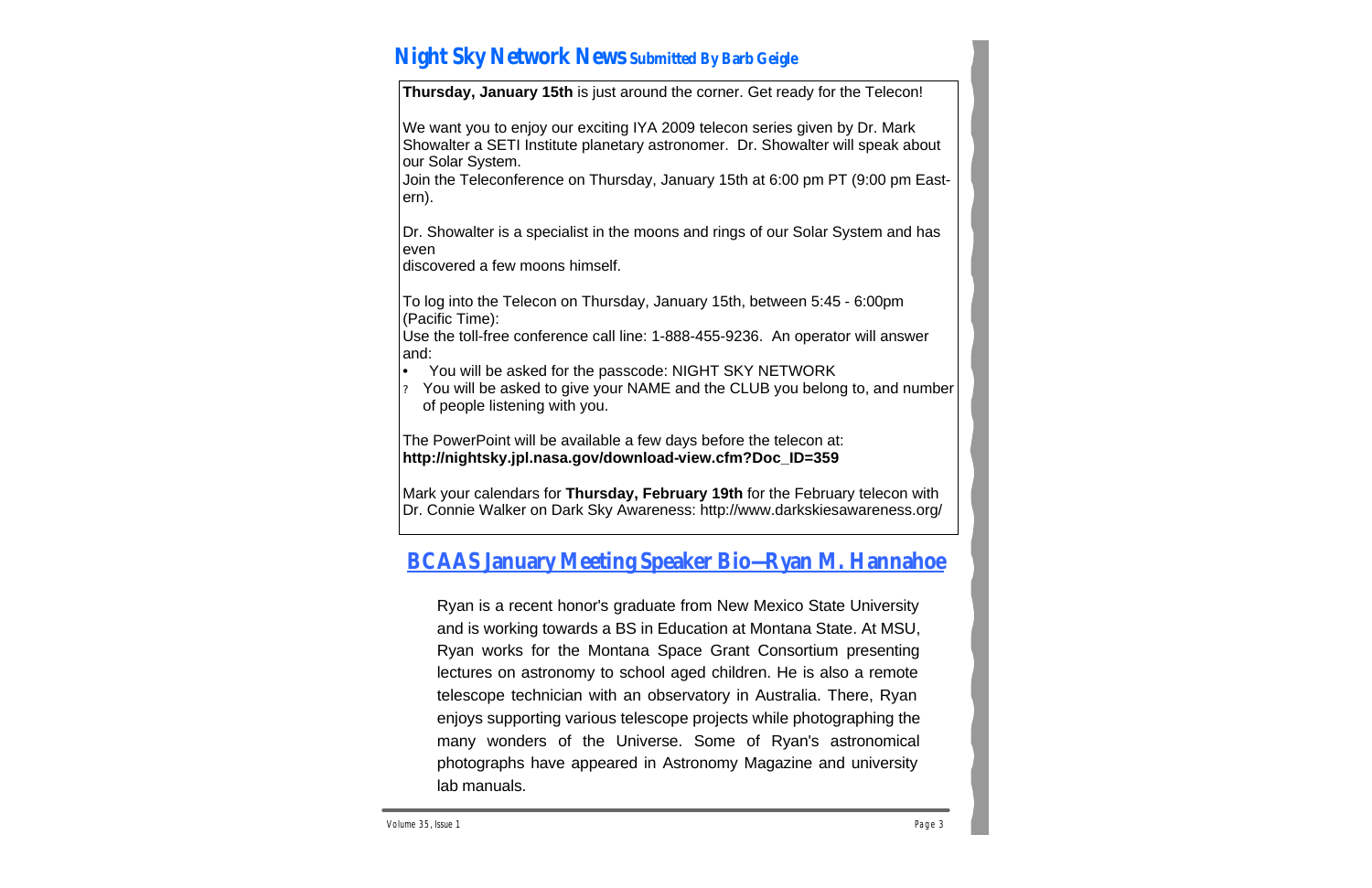# **BCAAS Membership Survey—Barb Geigle**

Although I have been elected as your president, please remember that this is YOUR club. I would like to know what would make the club more enjoyable for you. Please take a few minutes to complete this survey and return it to me. You can bring it to a meeting, drop me an email (blgeigle@comcast.net), or send it to Linda with your dues. If I have your email address, you will also be getting a copy of this via email. Some of the questions are just to make sure we have your most current information. *We will not give out or publish any of this information without your permission.* Thank you.

Name:

Address:

Phone number:

Email address:

What topics would you like to learn about?

Are there any particular speakers you would like to hear?

Are there any activities you would like to have?

What would encourage you to come to a meeting?

We are planning some joint programs with the museum this year. Would we have your permission to give your email address to the museum so that you could receive information about the programs from them? They will not give your information to anyone else, and you would be able to opt out.

Any other comments or suggestions:

#### *THANK YOU FOR SUPPORTING BCAAS!!!!*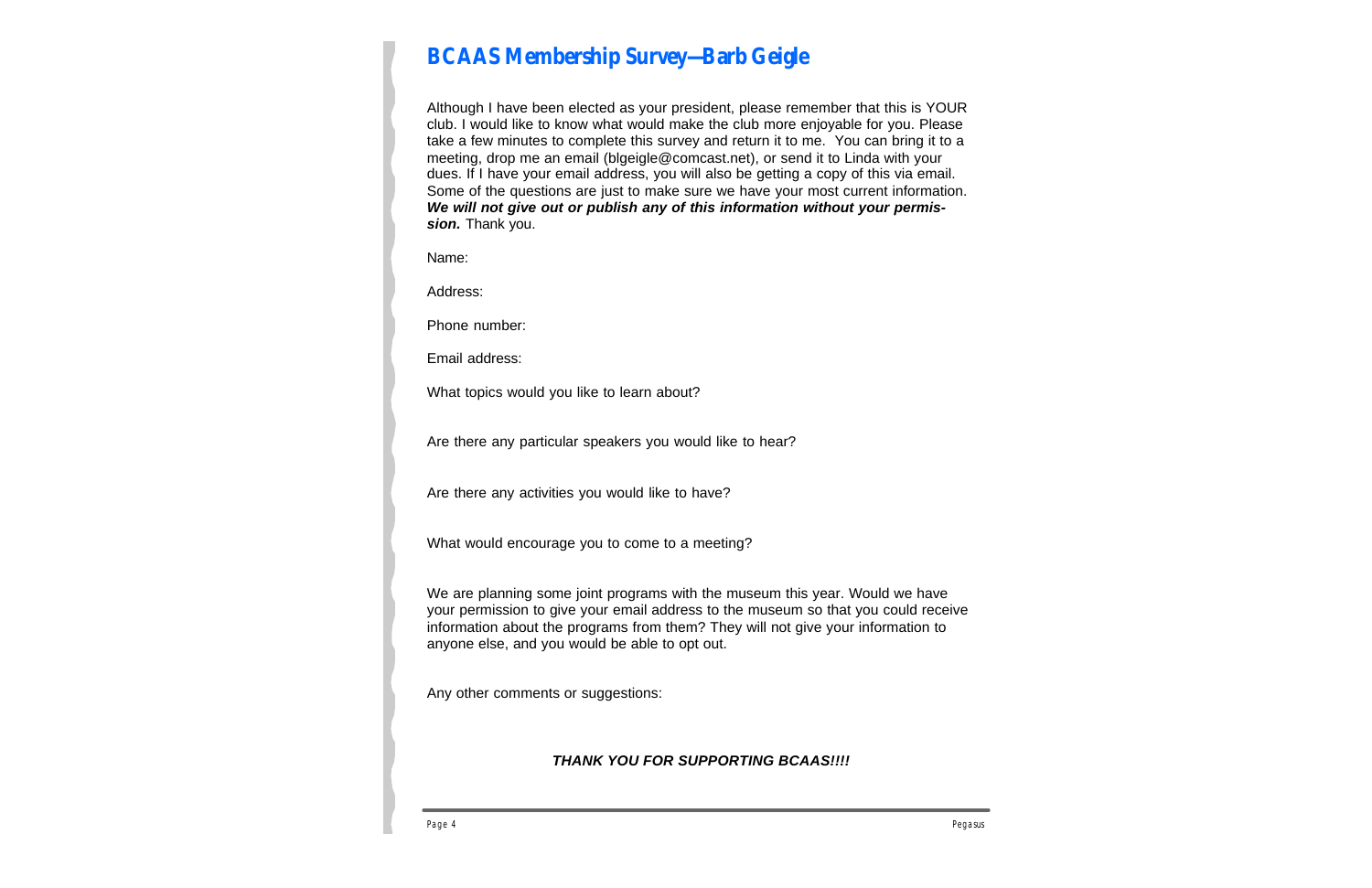### **Superstar Hide and Seek by Dr. Tony Phillips**

It sounds like an impossible task: Take a star a hundred times larger in diameter and millions of times more luminous than the Sun and hide it in our own galaxy where the most powerful optical telescopes on Earth cannot find it.

But it is not impossible. In fact, there could be dozens to hundreds of such stars hiding in the Milky Way right now. Furiously burning their inner stores of hydrogen, these hidden superstars are like ticking bombs poised to 'go supernova' at any moment, possibly unleashing powerful gamma-ray bursts. No wonder astronomers are hunting for them.

Earlier this year, they found one.

"It's called the Peony nebula star," says Lidia Oskinova of Potsdam University in Germany. "It shines like 3.2 million suns and weighs in at about 90 solar masses."

The star lies behind a dense veil of dust near the center of the Milky Way galaxy. Starlight traveling through the dust is attenuated so much that the Peony star, at first glance, looks rather dim and ordinary. Oskinova's team set the record straight using NASA's Spitzer Space Telescope. Clouds of dust can hide a star from visible-light telescopes, but Spitzer is an infrared telescope able to penetrate the dusty gloom.

"Using data from Spitzer, along with infrared observations from the ESO's New Technology Telescope in Chile, we calculated the Peony star's true luminosity," she explains. "In the Milky Way galaxy, it is second only to another known superstar, Eta Carina, which shines like 4.7 million suns."

Oskinova believes this is just the tip of the iceberg. Theoretical models of star formation suggest that one Peony -type star is born in our galaxy every 10,000 years. Given that the lifetime of such a star is about one million years, there should be 100 of them in the Milky Way at any given moment.

Could that be a hundred deadly gamma-ray bursts waiting to happen? Oskinova is not worried.

"There's no threat to Earth," she believes. "Gamma-ray bursts produce tightly focused jets of radiation and we would be extremely unlucky to be in the way of one. Furthermore, there don't appear to be any supermassive stars within a thousand light years of our planet."

Nevertheless, the hunt continues. Mapping and studying supermassive stars will help researchers understand the inner workings of extreme star formation and, moreover, identify stars on the brink of supernova. One day, astronomers monitoring a Peony-type star could witness with their own eyes one of the biggest explosions since the Big Bang itself.

Now *that* might be hard to hide.

Find out the latest news on discoveries using the Spitzer at www.spitzer.caltech.edu. Kids (of all ages) can read about "Lucy's Planet Hunt" using the Spitzer Space Telescope at spaceplace.nasa.gov/en/kids/spitzer/lucy.

*This article was provided by the Jet Propulsion Laboratory, California Institute of Technology, under a contract with the National Aeronautics and Space Administration.*

*The "Peony Nebula" star is the second-brightest found in the Milky Way Galaxy, after Eta Carina. The Peony star blazes with the light of 3.2 million suns.*